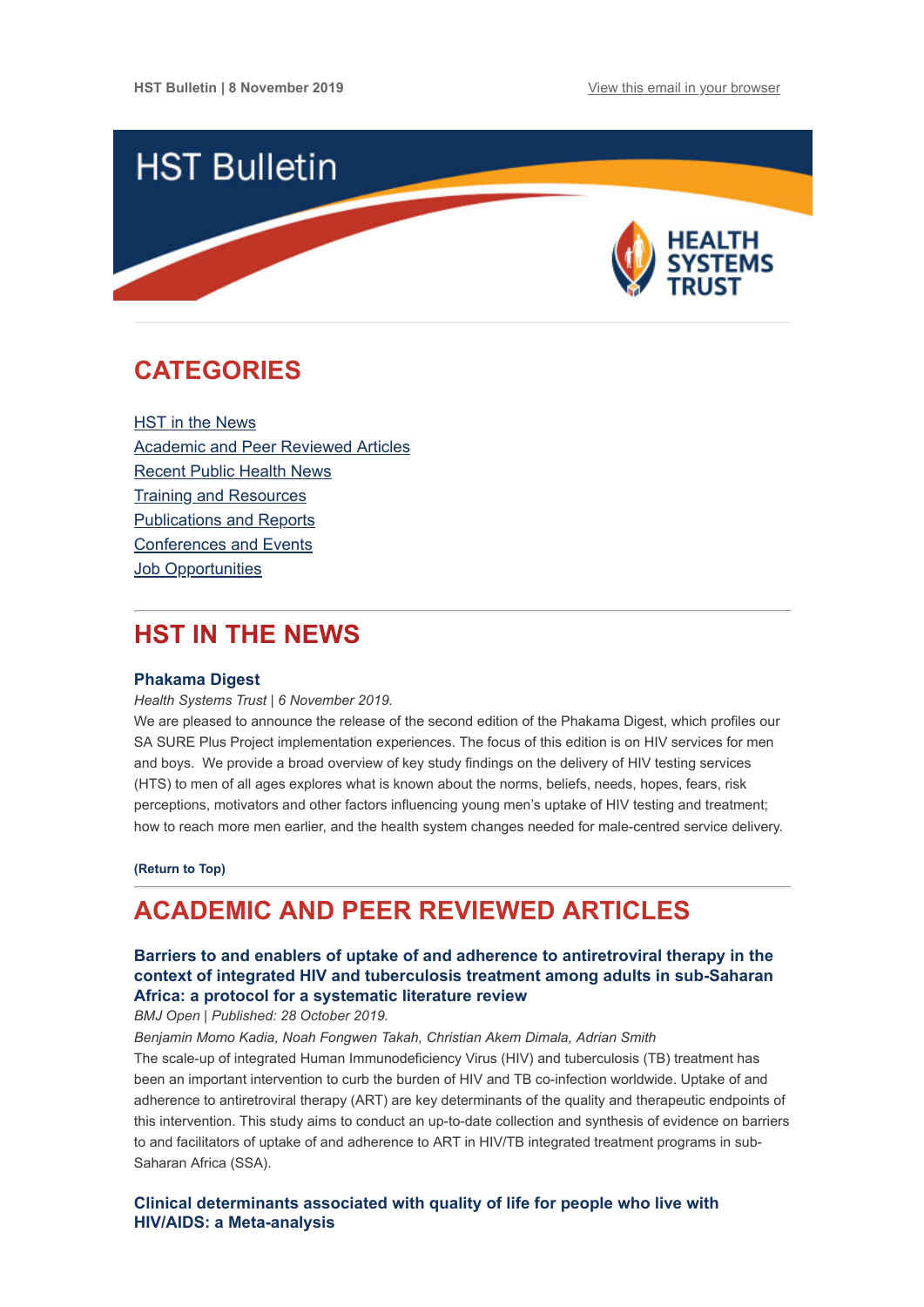#### *BMC Health Services Research | Published: 29 October 2019.*

## *Hesam Ghiasvand, Katherine M Waye, Mehdi Noroozi, Gholamreza Ghaedamini Harouni, Bahram Armoon, Azadeh Bayani*

During recent years, Quality of Life (QoL) is a significant assessment factor in clinical trials and epidemiological researches due to the advent of Antiretroviral Therapy (ART), Human Immunodeficiency Virus (HIV) has become a manageable,chronic disease. With regards, more attention must be paid to the QoL of infected patients. Limited evidence exists on the impact of ART on QoL among HIV infected patients. Due to lacking of a systematic approach to summarizing the available evidence on the clinical determinants of People Who Live with HIV/AIDS (PWLHs') QoL, this study aimed to analyze the impact of clinical determinants (ART experience, CD4 count < 200, co-morbidities, time diagnosis and accessibility to cares) on QoL among PWLHs'.

## **Awareness and uptake of layered HIV prevention programming for young women: [analysis of population-based surveys in three DREAMS settings in Kenya and South](https://bmcpublichealth.biomedcentral.com/articles/10.1186/s12889-019-7766-1) Africa**

*BMC Public Health | Published: 30 October 2019.*

*Annabelle Gourlay, Isolde Birdthistle, Nondumiso Thandiwe Mthiyane, Benedict O Orindi, Sheru Muuo, Daniel Kwaro, Maryam Shahmanesh, Kathy Baisley, et al*

The DREAMS Partnership is an ambitious effort to deliver combinations of biomedical, behavioural and structural interventions to reduce HIV incidence among adolescent girls and young women (AGYW). To inform multi-sectoral programming at scale, across diverse settings in Kenya and South Africa, [this study] identified who the programme is reaching, with which interventions and in what combinations.

## **[Why we need to evaluate the quality of tuberculosis care in South Africa's private](http://www.samj.org.za/index.php/samj/article/view/12765/9032) health sector**

*The South African Medical Journal | Published: 31 October 2019.*

*J Boffa, S Moyo, J Chikovore, A Salomon, S Jooste, T Mkhombo, M Pai, A Daftary*

Poor-quality tuberculosis (TB) care is now a larger barrier to reducing mortality than poor access. South Africa (SA) has one of the highest TB burdens globally. Despite ongoing efforts to improve access to testing and treatment in primary care settings, only half of South Africans with drug-susceptible TB and 22% with rifampicin-resistant TB successfully navigate TB care pathways in the public sector. Furthermore, a recent study showed that 29% of South Africans with TB symptoms first report to the private sector. Delays in TB diagnosis have been reported in the public and private sectors. Efforts to evaluate and improve quality of TB care must therefore involve both sectors.

## **[The development of an ultra-short, maternal mental health screening tool in South](https://www.cambridge.org/core/product/BE276530B066A8C1D9A37B2C1B0909C0/core-reader) Africa**

#### *Global Mental Health | Published: 7 October 2019.*

*T van Heyningen, L Myer, M Tomlinson, S Field, S Honikman*

The burden of common perinatal mental disorders (CPMD) in low-and-middle-income countries is substantially higher than high-income countries, with low levels of detection, service provision and treatment in resource-constrained settings. [The authors] describe the development of an ultra-short screening tool to detect antenatal depression, anxiety disorders and maternal suicidal ideation. A sample of 376 women was recruited at a primary-level obstetric clinic. Five depression and anxiety symptomscreening questionnaires, demographics and psychosocial risk questionnaires were administered.

#### **[Cross-sectional study of the health of southern African truck drivers](https://bmjopen.bmj.com/content/9/10/e032025)**

*BMJ Open | Published: 28 October 2019.*

*Samanta Tresha Lalla-Edward, Alex Emilio Fischer, WD Francois Venter, Karine Scheuermaier, Ruchika Meel, Catherine Hankins, Gabriela Gomez, Kerstin Klipstein-Grobusch, et al* 

Lifestyle and working conditions of truck drivers predisposes them to risk-factors associated with communicable and non-communicable diseases, but little is known about the health status of African truck driver. This study aims to assess a cross-section of truckers in South Africa to describe their health information. The study took place across three truck-stop rest areas in the South African provinces of Free State and Gauteng. The trucker survey explored demographics; working conditions; sexual, eating and sleeping behaviours; mental health status, medical history and cardiac risk-factors.

## **[Trends in HIV Prevention, Treatment, and Incidence in a Hyperendemic Area of](https://jamanetwork.com/journals/jamanetworkopen/fullarticle/2753789)**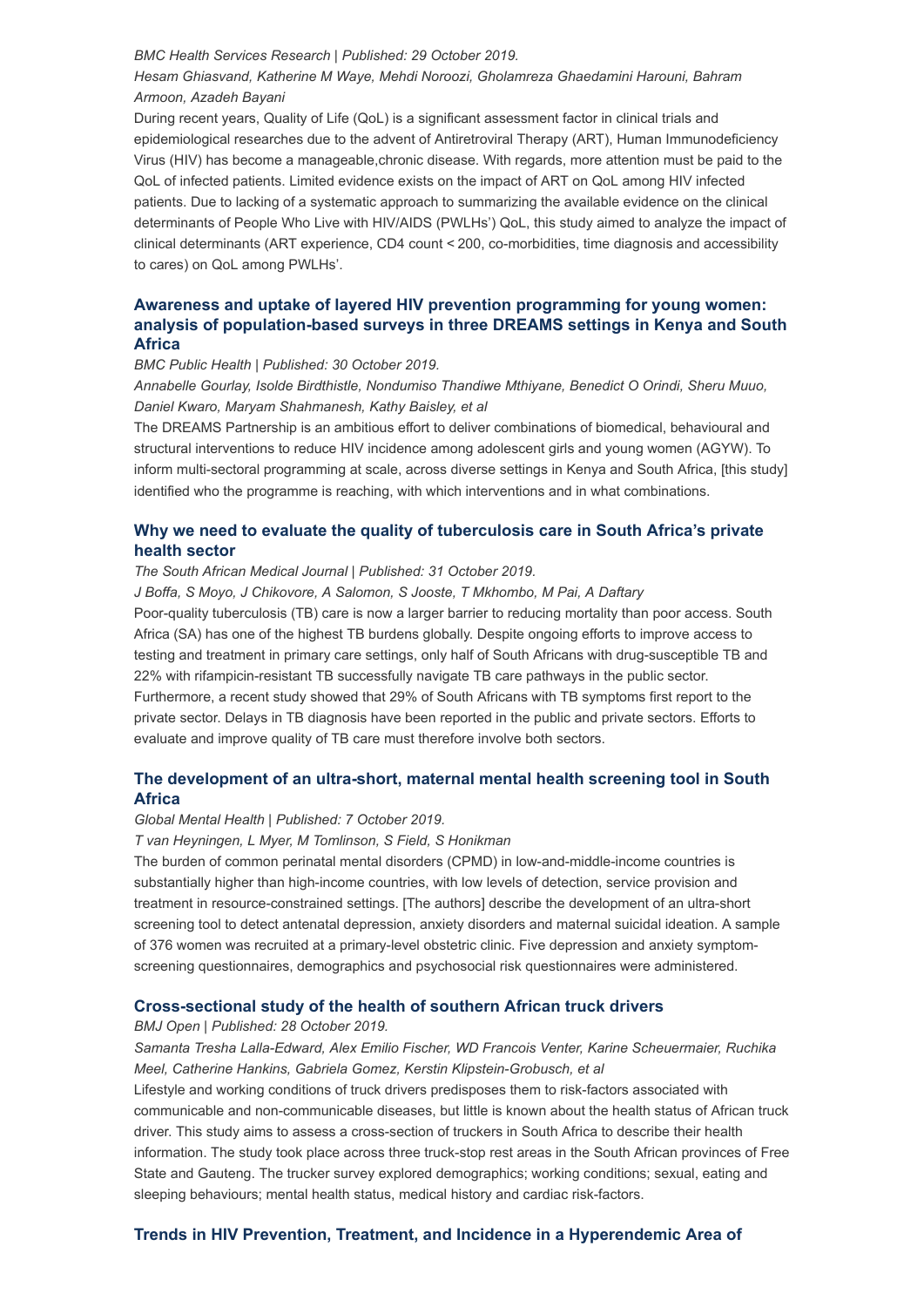### **[KwaZulu-Natal, South Africa](https://jamanetwork.com/journals/jamanetworkopen/fullarticle/2753789)**

*JAMA Network Open | Published: 1 November 2019. Ayesha BM Kharsany, Cherie Cawood, Lara Lewis, Nonhlanhla Yende-Zuma, David Khanyile, Adrian Puren, Savathree Madurai, Cheryl Baxter, et al*

What are the trends in the coverage of HIV prevention and treatment programs and HIV incidence in a hyperendemic area of KwaZulu-Natal, South Africa? This community-based cohort study of 2 sequential surveys in 9812 and 10 236 respondents showed that HIV incidence in young women (aged 15-19 years) declined significantly from 4.63 to 2.74 per 100 person-years, but declines were marginal or remained unchanged among men and women in other age groups. In parallel, the uptake of medical male circumcision, knowledge of HIV-positive status, antiretroviral therapy, and viral suppression increased.

#### **[\(Return to Top\)](#page-0-1)**

## <span id="page-2-0"></span>**RECENT PUBLIC HEALTH NEWS**

### **[NHI Bill deviates from goal of universal health coverage](https://www.dailymaverick.co.za/article/2019-10-31-nhi-bill-deviates-from-goal-of-universal-health-coverage/)**

*Daily Maverick | 31 October 2019.* Under the current bill, refugees, asylum seekers and undocumented migrants will get only limited access to healthcare.

### **[How a lack of competition in South Africa's private health sector hurts consumers](https://theconversation.com/how-a-lack-of-competition-in-south-africas-private-health-sector-hurts-consumers-125380)**

*The Conversation Africa | 31 October 2019.* 

An extensive inquiry into South Africa's health market was recently concluded – the first ever process in the country that involved gathering evidence and then studying the private healthcare market from the perspective of competition and competition law.

#### **[Can the world afford universal healthcare?](https://www.aljazeera.com/programmes/countingthecost/2019/11/world-afford-universal-healthcare-191102111241657.html?utm_source=Global+Health+NOW+Main+List&utm_campaign=6dd52c686d-EMAIL_CAMPAIGN_2019_11_01_12_30&utm_medium=email&utm_term=0_8d0d062dbd-6dd52c686d-2811001)**

*Al Jezeera | 2 November 2019.*  Can the UN reach universal healthcare for all by 2030 and how can technology help?

#### **[Six highlights from a week of important TB developments](https://www.dailymaverick.co.za/article/2019-11-06-six-highlights-from-a-week-of-important-tb-developments/)**

*Daily Maverick | 6 November 2019.* 

Last week, researchers, policymakers and activists gathered in Hyderabad, India for the world's leading TB conference. Spotlight picked six of the week's most important stories.

### **[Experimental TB vaccine a 'game changer' that offers new hope](https://www.businesslive.co.za/bd/national/health/2019-10-31-experimental-tb-vaccine-a-game-changer-that-offers-new-hope/)**

*Business Day | 31 October 2019.*

Finding new ways to combat TB is particularly important for SA, where the HIV epidemic has fuelled the spread of the infectious disease. An experimental tuberculosis (TB) vaccine developed by GlaxoSmithKline (GSK) protects half the people who received it, scientists announced at the 50th union world conference on lung health earlier this week, offering fresh hope in the fight against the deadly disease.

#### **[Stellenbosch's \\$18.9m grant agreement to develop child-friendly treatments for TB](https://www.medicalbrief.co.za/archives/stellenboschs-18-9m-grant-agreement-to-develop-child-friendly-treatments-for-tb/)**

*Medical Brief | 6 November 2019.*

Stellenbosch University and UNITAID have signed a \$ 18.9m grant agreement to develop child-friendly treatments and preventive therapy for treating multidrug-resistant TB in children. The agreement was announced at the 50th Union World Conerence on Lung Health (WCOLH) in Hyderabad, India.

### **[How business misrepresented evidence: the South African sugar tax story](https://theconversation.com/how-business-misrepresented-evidence-the-south-african-sugar-tax-story-125421)**

*The Conversation Africa | 31 October 2019.*

In a recently published study on the political activities of the soft drinks industry in the lead up to South Africa introducing a sugar tax, we outlined the complex and systematic way in which big corporations and business associations misrepresented evidence to the country's National Treasury.

#### **[\(Return to Top\)](#page-0-1)**

# <span id="page-2-1"></span>**TRAINING AND RESOURCES**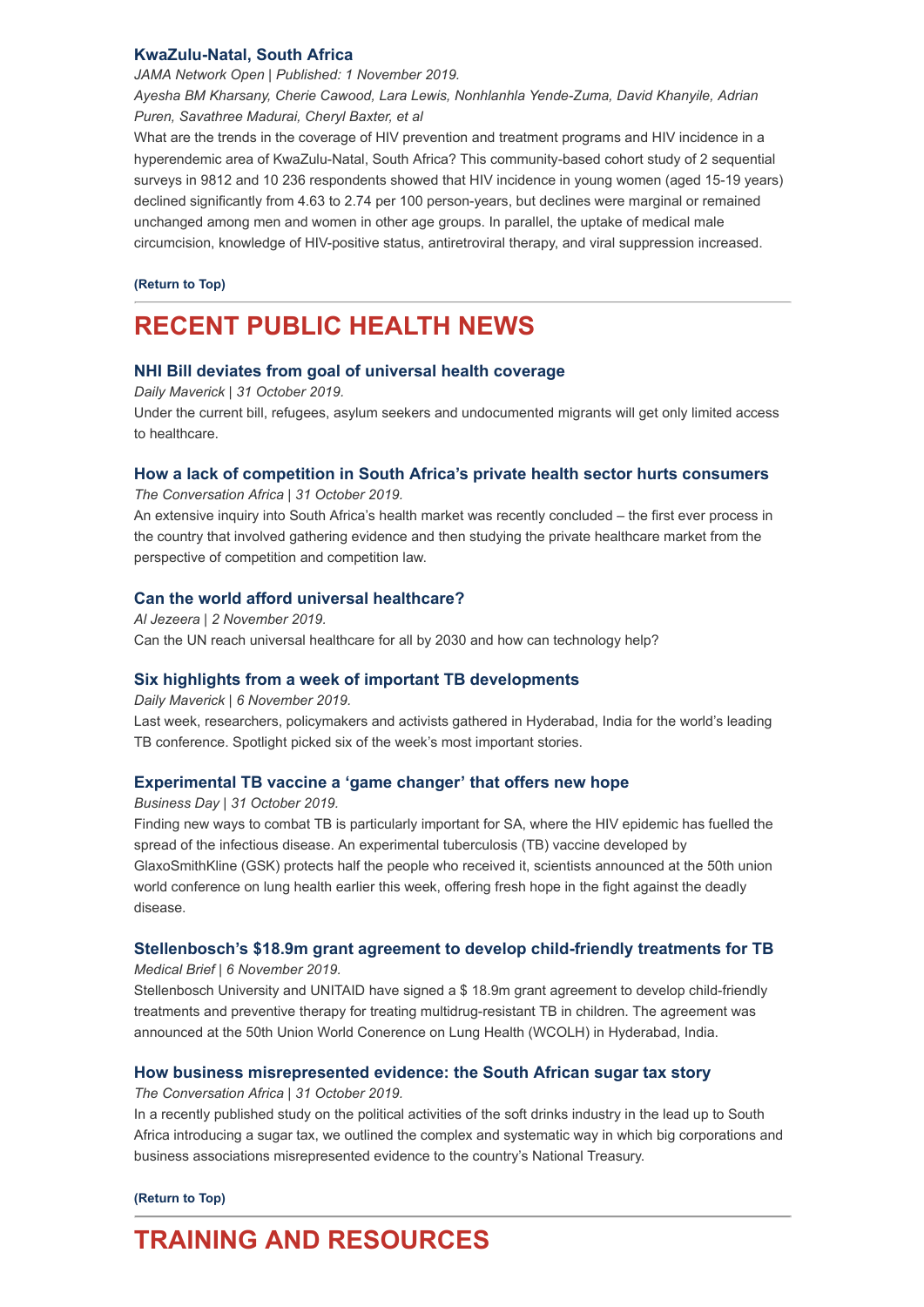### **[2019 Global 16 Days Campaign Advocacy Guide](https://16dayscampaign.org/wp-content/uploads/2019/10/2019-Global-16-Days-Campaign-Guide-Final.pdf)**

*Center for Women's Global Leadership | 21 October 2019.*

The 16 Days of Activism Against Gender-Based Violence is an international campaign coordinated by the Center for Women's Global Leadership and used by activists around the world as an organizing strategy to call for the elimination of all forms of gender-based violence. The 2019 Global 16 Days Campaign Advocacy Guide explains why this campaign is needed and recommends specific actions that can be taken from November 25-December 10, 2019, to amplify the call for ratification and implementation of C190 and R206.

#### **[\(Return to Top\)](#page-0-1)**

## <span id="page-3-0"></span>**PUBLICATIONS AND REPORTS**

## **[The State of the World's Children 2019: Children, food and Nutrition - Growing well](https://www.hst.org.za/publications/NonHST%20Publications/SOWC-2019.pdf) in a changing world**

#### *UNICEF | 22 October 2019.*

At least 1 in 3 children under 5 is undernourished or overweight and 1 in 2 suffers from hidden hunger, undermining the capacity of millions of children to grow and develop to their full potential. Sadly, as this State of the World's Children report shows, far too many of our children and young people are not getting the diets they need, which is undermining their capacity to grow, develop and learn to their full potential. That hurts not just individual children and young people, it hurts us all.

## **[Project SOAR: Using Implementation Science to Accelerate Progress toward](https://link.springer.com/journal/10461/23/2/suppl) achieving the 90-90-90 Goals (journal supplement)**

#### *AIDS and Behavior | September 2019.*

SOAR is generating findings to improve the efficiency and effectiveness of HIV programs by addressing emerging issues, evidence gaps, and country needs. This special issue takes a broad perspective and includes papers examining the implementation strategies in new contexts [community-based ART distribution and HIV self-testing (HIVST)] and exploring barriers along the HIV testing and treatment cascade (gender and depression), and methodological topics [modeling, resilience scale development, and mapping and time-location sampling (TLS) to reach a vulnerable population].

#### **[\(Return to Top\)](#page-0-1)**

## <span id="page-3-1"></span>**CONFERENCES AND EVENTS**

#### **[Virology Africa](https://www.virologyafrica2020.com/index.html)**

10-14 February 2020 Radisson Blu Hotel V&A Waterfront, Cape Town, South Africa

#### **[23rd International AIDS Conference \(AIDS 2020\)](https://www.aids2020.org/)**

6-10 July 2020 San Francisco & Oakland, United States

#### **[HIVR4P \(HIV Research for Prevention\)](https://www.hst.org.za/Lists/HST%20Events/DispForm.aspx?ID=63&Source=https%3A%2F%2Fwww%2Ehst%2Eorg%2Eza%2FLists%2FHST%2520Events%2Fcalendar%2Easpx)**

11-15 October 2020 Cape Town, South Africa

**[\(Return to Top\)](#page-0-1)**

## **JOB OPPORTUNITIES**

Please click on the job title for more information.

## **[THINK: Outreach Officers](http://www.ngopulse.org/opportunity/2019/10/24/think-outreach-officer)**

Closing date: 13 November 2019